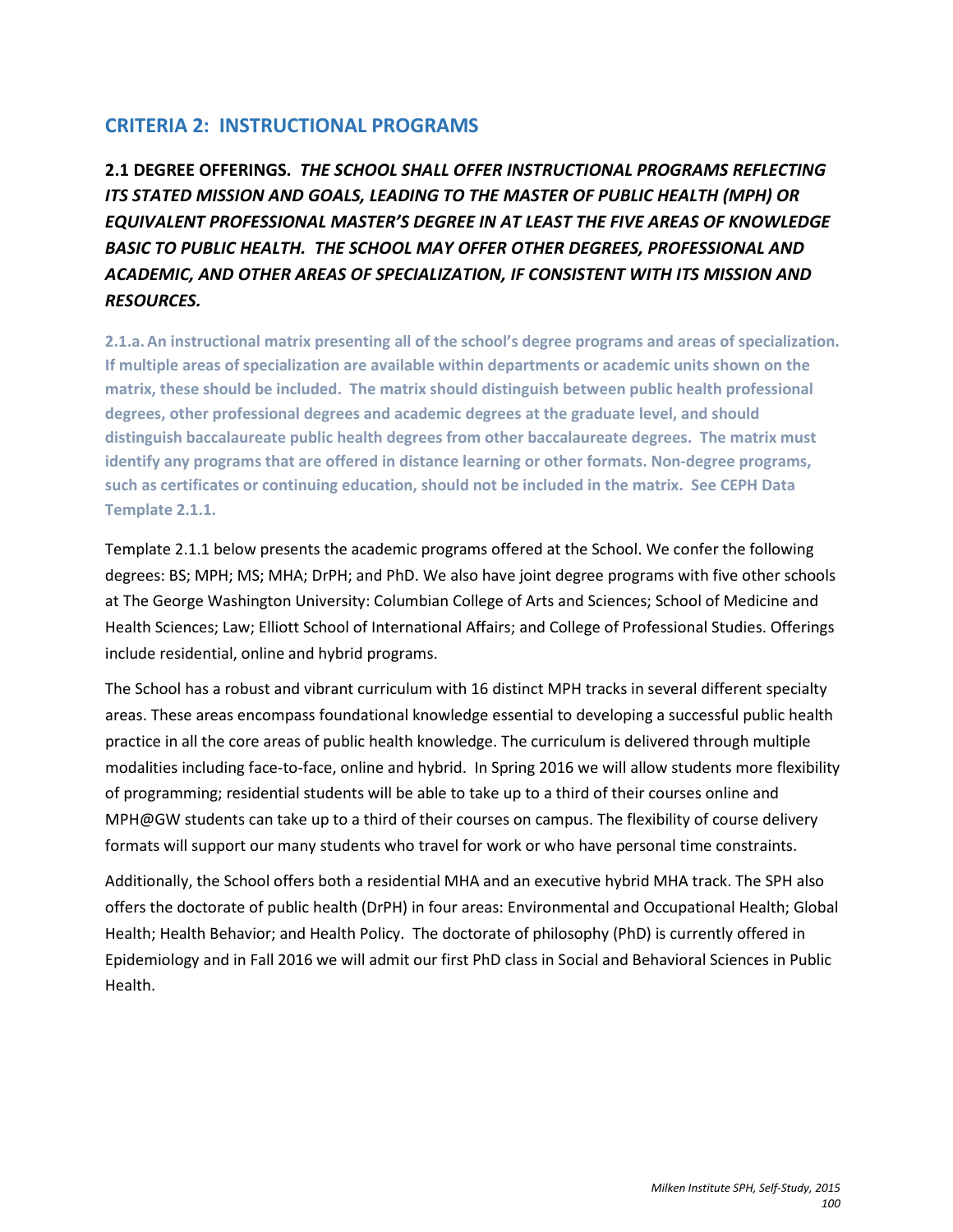#### **CEPH Data Template 2.1.1 – Instructional Matrix**

|                                     | Department                                                      | Specialization/Concentration/Focus Area                                          | Academic | Professional |
|-------------------------------------|-----------------------------------------------------------------|----------------------------------------------------------------------------------|----------|--------------|
| <b>DOCTORAL DEGREES</b>             |                                                                 |                                                                                  |          |              |
| <b>DrPH</b>                         | Environmental & Occupational Health                             | Environmental & Occupational Health                                              |          | X            |
| <b>DrPH</b>                         | Global Health                                                   | <b>Global Health</b>                                                             |          | X            |
| <b>DrPH</b>                         | Prevention & Community Health                                   | <b>Health Behavior</b>                                                           |          | Х            |
| <b>DrPH</b>                         | Health Policy & Management                                      | <b>Health Policy</b>                                                             |          | X            |
| PhD                                 | Epidemiology & Biostatistics                                    | Epidemiology                                                                     | X        |              |
| PhD                                 | Prevention & Community Health                                   | Social & Behavioral Sciences <sup>1</sup>                                        | X        |              |
| <b>MASTER DEGREES</b>               |                                                                 |                                                                                  |          |              |
| $E-MHA(D)$                          | <b>Health Policy and Management</b>                             | <b>Health Administration</b>                                                     |          | X            |
| <b>MHA</b>                          | <b>Health Policy and Management</b>                             | <b>Health Administration</b>                                                     |          | X            |
| <b>MPH</b>                          | Environmental and Occupational Health                           | Environmental Health Science and Policy                                          |          | X            |
| <b>MPH</b>                          | <b>EOH/Global Health</b>                                        | Global Environmental Health                                                      |          | X            |
| <b>MPH</b>                          | <b>Epidemiology and Biostatistics</b>                           | <b>Biostatistics</b>                                                             |          | X            |
| <b>MPH</b>                          | Epidemiology and Biostatistics                                  | Epidemiology                                                                     |          | X            |
| <b>MPH</b>                          | Epidemiology and Global Health                                  | Global Health Epidemiology <sup>2</sup>                                          |          | X            |
| <b>MPH</b>                          | <b>Exercise and Nutrition Sciences</b>                          | Physical Activity in Public Health                                               |          | X            |
| <b>MPH</b>                          | <b>Exercise and Nutrition Sciences</b>                          | <b>Public Health Nutrition</b>                                                   |          | X            |
| <b>MPH</b>                          | Global Health                                                   | <b>Global Health Communication</b>                                               |          | X            |
| <b>MPH</b>                          | Global Health                                                   | Global Health Program Design, Monitoring & Evaluation                            |          | X            |
| <b>MPH</b>                          | Global Health                                                   | <b>Global Health Policy</b>                                                      |          | X            |
| <b>MPH</b>                          | <b>Health Policy and Management</b>                             | <b>Health Policy</b>                                                             |          | X            |
| <b>MPH</b>                          | Prevention and Community Health                                 | Community-Oriented Primary Care                                                  |          | X            |
| <b>MPH</b>                          | Prevention and Community Health                                 | <b>Health Promotion</b>                                                          |          | X            |
| <b>MPH</b>                          | Prevention and Community Health                                 | Maternal & Child Health                                                          |          | X            |
| <b>MPH</b>                          | Prevention and Community Health                                 | Public Health Communication & Marketing                                          |          | Χ            |
| MPH (D)                             | <b>Public Health</b>                                            | MPH@GW                                                                           |          | X            |
| <b>MS</b>                           | Epidemiology and Biostatistics                                  | Epidemiology                                                                     | X        |              |
| <b>MS</b>                           | <b>Epidemiology and Biostatistics</b>                           | Public Health Microbiology & Emerging Infectious Diseases                        | X        |              |
| <b>MS</b>                           | <b>Exercise and Nutrition Sciences</b>                          | Strength & Conditioning                                                          | X        |              |
| <b>MS</b>                           | <b>Health Policy and Management</b>                             | <b>Health Policy</b>                                                             | X        |              |
| JOINT DEGREES                       |                                                                 |                                                                                  |          |              |
| MPH/MS                              | Physician Assistant/Public Health                               | Joint MS PA-MPH: COPC, Epidemiology or Health Policy track                       |          | X            |
| MPH/JD or LLM                       | Law School/HPM                                                  | Joint JD or LLM-MPH: Health Law & Health Policy                                  |          | X            |
|                                     |                                                                 |                                                                                  |          | X            |
| MPH/MD                              | SMHS/Public Health<br>Elliot School Int'l Affairs/Global Health | Joint MD-MPH: any MPH track<br>Joint MA-MPH: Global Health tracks                |          | X            |
| MPH/MA                              |                                                                 |                                                                                  |          |              |
| MPH/Peace Corp<br><b>BSPH/MPH</b>   | Peace Corp/Public Health                                        | MPH with Peace Corp Masters International: any MPH Track<br><b>Public Health</b> |          | X<br>X       |
| MPH/Certificate                     | <b>Public Health</b><br>HPM/College of Professional Studies     | Joint MPH-Certificate: MPH or MS, Health Policy/Certificate, HCC <sup>3</sup>    |          | X            |
| MHA/Certificate                     | HPM/College of Professional Studies                             | Joint MHA-Certificate: MHA/Certificate, HCC <sup>3</sup>                         |          | X            |
|                                     |                                                                 |                                                                                  |          |              |
| <b>OTHER GRADUATE</b><br>Specialist | Health Policy and Management                                    | <b>Health Services Administration</b>                                            |          | X            |
|                                     |                                                                 |                                                                                  |          |              |
| <b>BACHELOR DEGREES</b>             |                                                                 |                                                                                  |          |              |
| <b>BS</b>                           | <b>Exercise and Nutrition Sciences</b>                          | <b>Exercise Science</b>                                                          |          |              |
|                                     |                                                                 | Exercise Science- Pre-Athletic Training/Sports Medicine                          |          |              |
| <b>BS</b>                           | <b>Exercise and Nutrition Sciences</b>                          | Concentration                                                                    |          |              |
| <b>BS</b>                           | <b>Exercise and Nutrition Sciences</b>                          | <b>Exercise Pre-Medical Professional Concentration</b>                           |          |              |
| <b>BS</b>                           | <b>Exercise and Nutrition Sciences</b>                          | Exercise Science- Pre-Physical Therapy Concentration                             |          |              |
| <b>BS</b>                           | Public Health                                                   | <b>Public Health</b>                                                             |          |              |
| <b>OTHER UNDERGRADUATE</b>          |                                                                 |                                                                                  |          |              |
| Minor                               | <b>Exercise &amp; Nutrition Sciences</b>                        | <b>Exercise Science</b>                                                          |          |              |
| Minor                               | <b>Exercise &amp; Nutrition Sciences</b>                        | Nutrition                                                                        |          |              |
| Minor                               | <b>Public Health</b>                                            | Public Health                                                                    |          |              |
|                                     |                                                                 |                                                                                  |          |              |

(D)- distance education/online program (E) - Executive

 $1$ New Program- First cohort will matriculate fall 2016.

 $2$  Global Health Epidemiology- currently not accepting students

<sup>3</sup> HCC- Healthcare Corporate Compliance Certificate awarded from College of Professional Studies

*Recently deactivated programs that may have active students completing degree, not included above, include: MPH, Public Health Management; MS, Exercise Science-Clinical Exercise Physiology; and the BS, Exercise Science- Pre-Dietetics Concentration*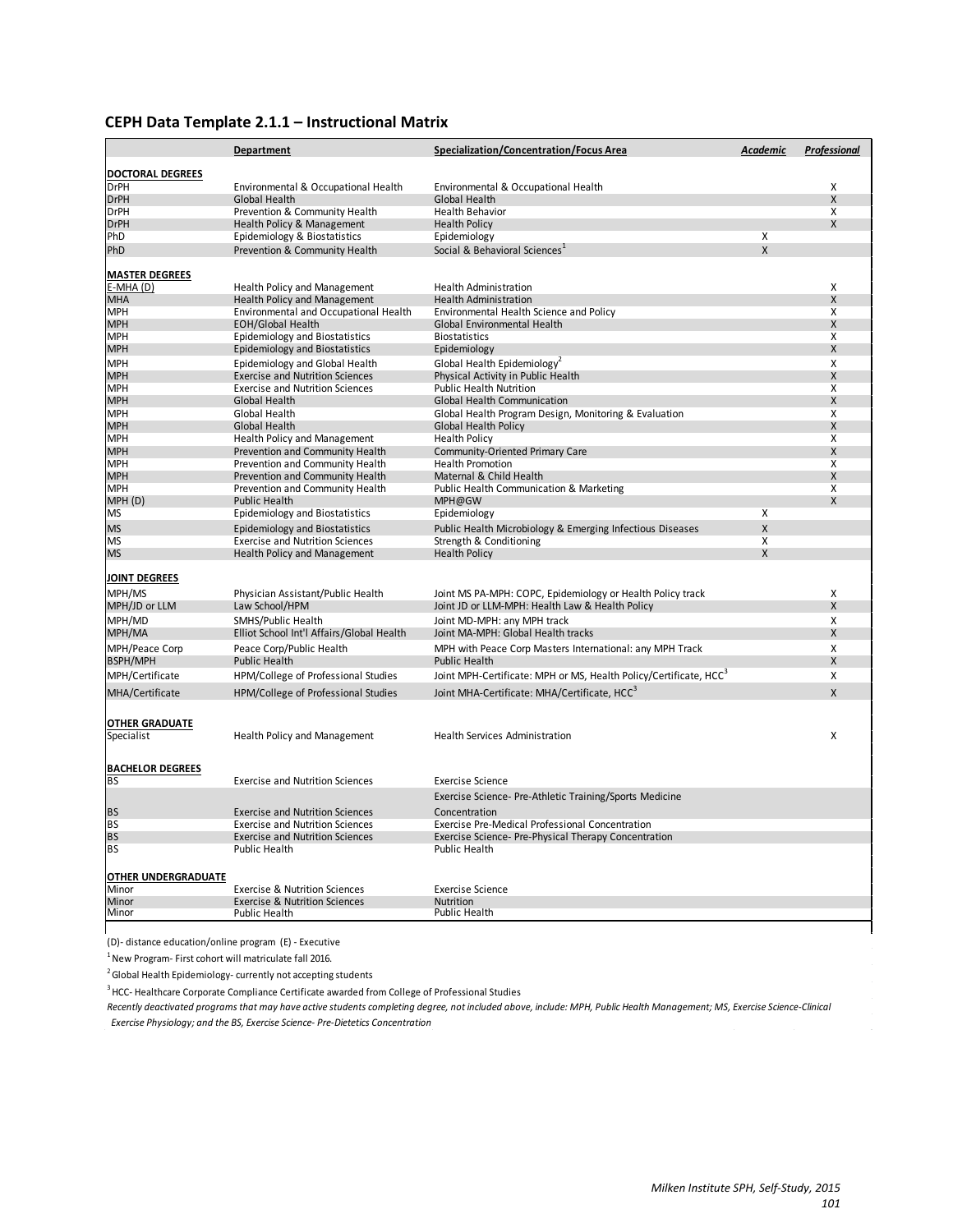**2.1.b.The school bulletin or other official publication, which describes all degree programs identified in the instructional matrix, including a list of required courses and their course descriptions. The school bulletin or other official publication may be online, with appropriate links noted.**

The University Bulletin<http://www.bulletin.gwu.edu/> provides descriptions of all SPH programs as well as links to all University courses and summaries. Curricular information is also found on the School website:<http://publichealth.gwu.edu/academics> and through individual departmental webpages.

The School website, which also includes course summaries, is open to anyone. The short curricular guides have been combined in *ERF 2.1.b.: SPH Programs-At-A-Glance*

**2.1.c. Assessment of the extent to which this criterion is met and an analysis of the school's strengths, weaknesses and plans relating to this criterion.**

This criterion is met.

### **Strengths:**

- Degree offerings are provided in a variety of formats and timelines to meet student needs (residential, online and hybrid programs).
- Programs include various offerings in both professional and academic realms.
- The School now confers the PhD in epidemiology. In the past, that degree was conferred through the Columbian College of Arts and Sciences, even though the SPH faculty did most of the teaching.
- Bundled elective courses to create two focus areas for the existing PhD Epidemiology program. This will provide an opportunity for students to concentrate in either physical activity or environmental health.
- Collaborations with other Schools at the University to support joint programs.
- Since the last accreditation, the School has added laboratory sciences and research opportunities for students.
- With the opening of our own building, we can now provide more classrooms and meeting space for extra-curricular activities.
- A new PhD program in Social and Behavioral Sciences in Public Health will welcome its first class in Fall 2016.

## **Challenges:**

- Joint programs with the PA program and MD program are very credit heavy and taxing on students.
- The BS in public health and the BS programs in the Department of Exercise and Nutrition Sciences could be better aligned.
- Finding new ways to make GW a financially attractive choice for top level students interested in public health.
- Recruiting additional faculty to teach new and existing courses while increasing the school's research portfolio.